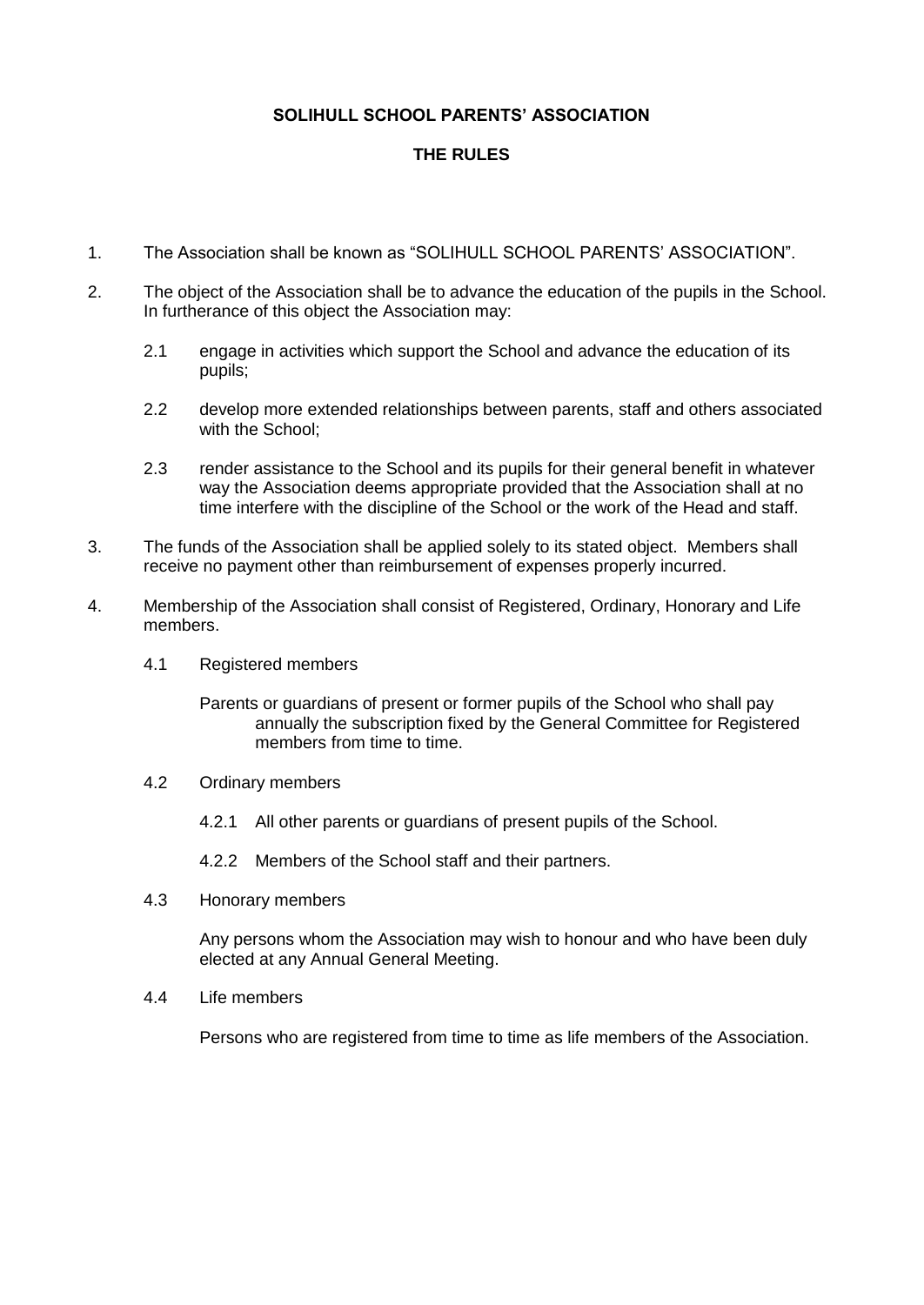- 5. The Association shall:
	- 5.1 be managed by a General Committee consisting of:
		- 5.1.1 the officers of the Association who shall be the President, the Lady President, the vice presidents (if any) of the President and the Lady President respectively, the Secretary, the Treasurer and the Minutes Secretary;
		- 5.1.2 not more than fifty Registered members who have been either:
			- 5.1.2.1 elected at an Annual General Meeting or,
			- 5.1.2.2 co-opted to fill vacancies on the General Committee

all of whom shall retire annually at the Annual General Meeting but may be eligible for re-election provided their child is currently a pupil of the School and will remain so during the academic year following the Annual General Meeting at which they seek re-election;

5.1.3 the immediate past President and immediate Past Lady President;

5.1.4 the Head and the spouse or partner of the Head; and

5.1.5 any additional members co-opted from time to time by the General Committee comprising:

5.1.5.1 representatives of the School staff nominated by the Head from time to time; and/or

5.1.5.2 not more than two members of the Old Silhillians' Association.

- 5.2 operate such committees and sub-committees as from time to time are deemed appropriate, but which will include:
	- 5.2.1 an Executive Committee composed of the officers of the Association (other than the vice presidents (if any) of the President and the Lady President respectively), the immediate past President of the Association, and immediate Past Lady President;
	- 5.2.2 a Ladies Committee composed of all the ladies of the General Committee;
	- 5.2.3 a Careers Fund Committee composed of an elected chairman, the officers of the Association, the immediate past President of the Association and the Head. This Committee shall consider and determine in strict confidence applications for financial assistance referred to it by the Head or its chairman. Where appropriate this Committee shall distribute income paid to the Association by the Trustees of the Solihull School Parents' Association Trust Fund in accordance with the terms of the Trust Deed dated 1<sup>st</sup> November 1939.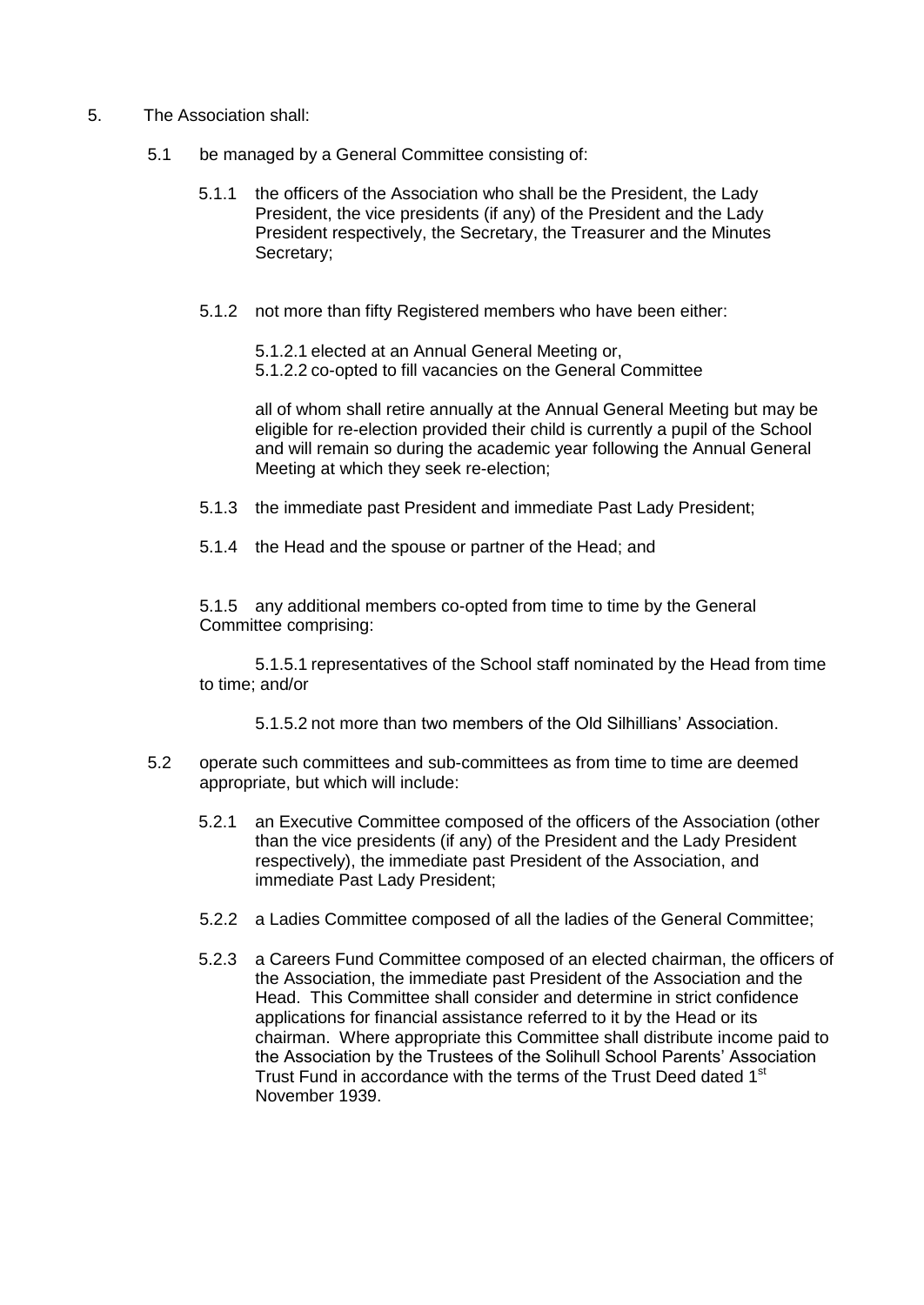- 5.3 hold meetings of the General Committee at such times as the President shall appoint, being not less than once in each school term. The Secretary shall give to each member of the General Committee not less than seven days notice of General Committee meetings and such notice shall specify the proposed business. Fifteen members of the General Committee shall form a quorum.
- 6. The General Committee of the Association shall exercise its powers of appointment and discharge of Ordinary Trustees of the Solihull School Parents' Association Trust Fund in accordance with the Trust Deed dated 1<sup>st</sup> November 1939. Such powers of appointment and discharge shall be exercised by resolution passed by a majority of the whole of the General Committee of the Association.
- 7. An Annual General Meeting of the Association shall be held on a date in June or July in each year. Not less than twenty one days notice of such Annual General Meeting shall be given. Such notice shall specify the business to be transacted, shall include a list of nominations received by the Secretary for election, and shall invite other willing nominees to put forward their nomination in writing to the Secretary at any time up to the date which is seven days before the date of the Annual General meeting. All nominees must be Registered members. The following business shall be transacted at the Annual General meeting:

7.1 election of officers of the Association (each nominee having the right to address the meeting);

7.2 election of members of the General Committee;

;

7.3 election of the chairman of the Careers Fund Committee;

each of whom shall have been nominated by a Registered member (with nominees being entitled to nominate themselves for this purpose) by notice given to the Secretary at least seven days before the date of the Annual General Meeting;

- 7.4 review of the draft accounts of the Association;
- 7.5 approval of the allocation of funds as recommended by the General Committee;
- 7.6 appointment of an Auditor or an Independent Examiner.
- 8. A General Meeting of the Association shall be called by the Secretary within 28 days of receipt by the President and the Secretary of a requisition in writing signed by either:
	- 8.1 not less than twenty Registered members or,
	- 8.2 a majority of the members of the Executive Committee,

provided that such requisition shall specify the reason for such meeting and provided further that not less than fourteen days notice of the date of such General Meeting shall be given.

9. At Annual General Meetings and General Meetings of the Association only Registered members and those members of the General Committee who are not Registered members shall be entitled to vote. Voting shall be by show of hands of every such person who is present at the meeting. Fifteen such persons shall form a quorum. In the event of equality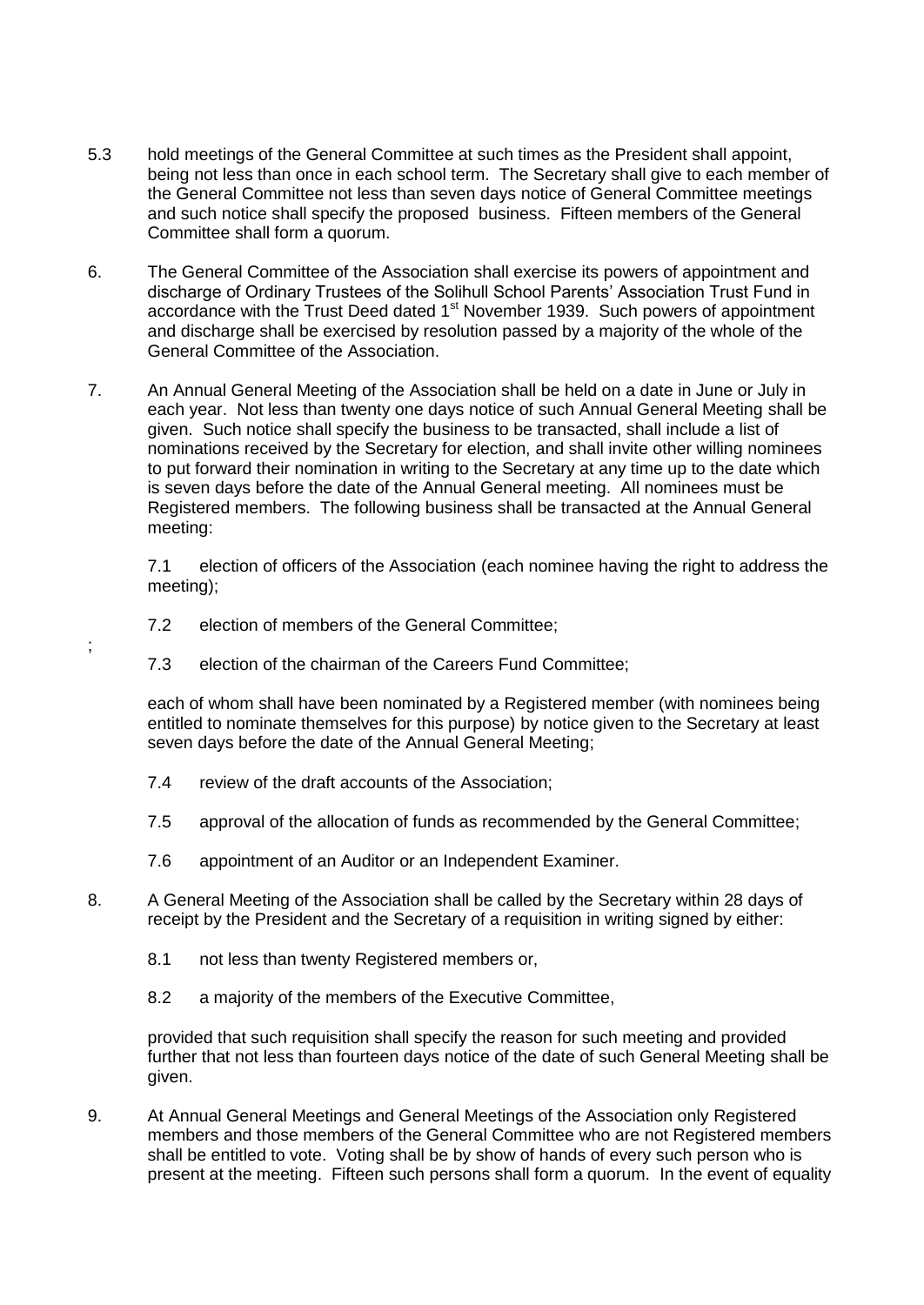of voting the Chairman shall have a casting vote. The President of the Association shall be the Chairman or, in the absence of the President, such other officer as the meeting shall elect.

- 10.
- 10.1 Any notice, document or other information to be sent or served to or by any person pursuant to these rules shall be in writing and may be served or sent to any person:
- 10.1.1 by sending it through the post (pre-paid as first or second class) addressed to the person at a postal address notified by that person to the Association for the purpose;
- 10.1.2 by delivering it by hand or leaving it at that address in an envelope addressed to that person;
- 10.1.3 by sending it by electronic means to an electronic address notified by that person to the Associate for the purpose; or
- 10.1.4 by making it available on the Association's website and/or the Association's notice board at the School and notifying the person of its availability in accordance with the preceding provisions of this rule 10.1.
- 10.2 For the purpose of Rule 10.1, any notice, document or other information:
- 10.2.1 sent through the post (pre-paid as first or second class) shall be deemed to be received 48 hours after it was posted;
- 10.2.2 delivered by hand or left at an address shall be deemed to be received on the day it was so delivered or left;
- 10.2.3 sent by electronic means shall be deemed to have been received on the day on which it was sent;
- 10.2.4 published on the Association's website and/or notice board at the School shall be deemed to have been received on that day on which it was first made available on the website and/or notice board (or, if later) when the recipient received (or is deemed to have received) notification of the fact that such notice, document or other information was made so available).
- 10.3 In proving receipt, it shall be sufficient to show that any such notice, document or information was properly addressed in accordance with rule 10.1.
- 11. The Treasurer shall maintain the financial records of the Association and shall prepare accounts as at  $31<sup>st</sup>$  July in each year. A copy of the draft and approved accounts shall be displayed on the Association's website and notice board at the School and shall be available to all members of the Association on request.
- 12. A record of all Registered members of the Association shall be maintained by the Secretary.
- 13. A Year Book shall be prepared and distributed by the Secretary as soon as possible after the commencement of the winter term to all Registered, Ordinary, Honorary and Life members of the Association.
- 14. In the event of dissolution of the Association any remaining funds shall be devoted to charitable objects similar to those of the Association as approved in General Meeting.